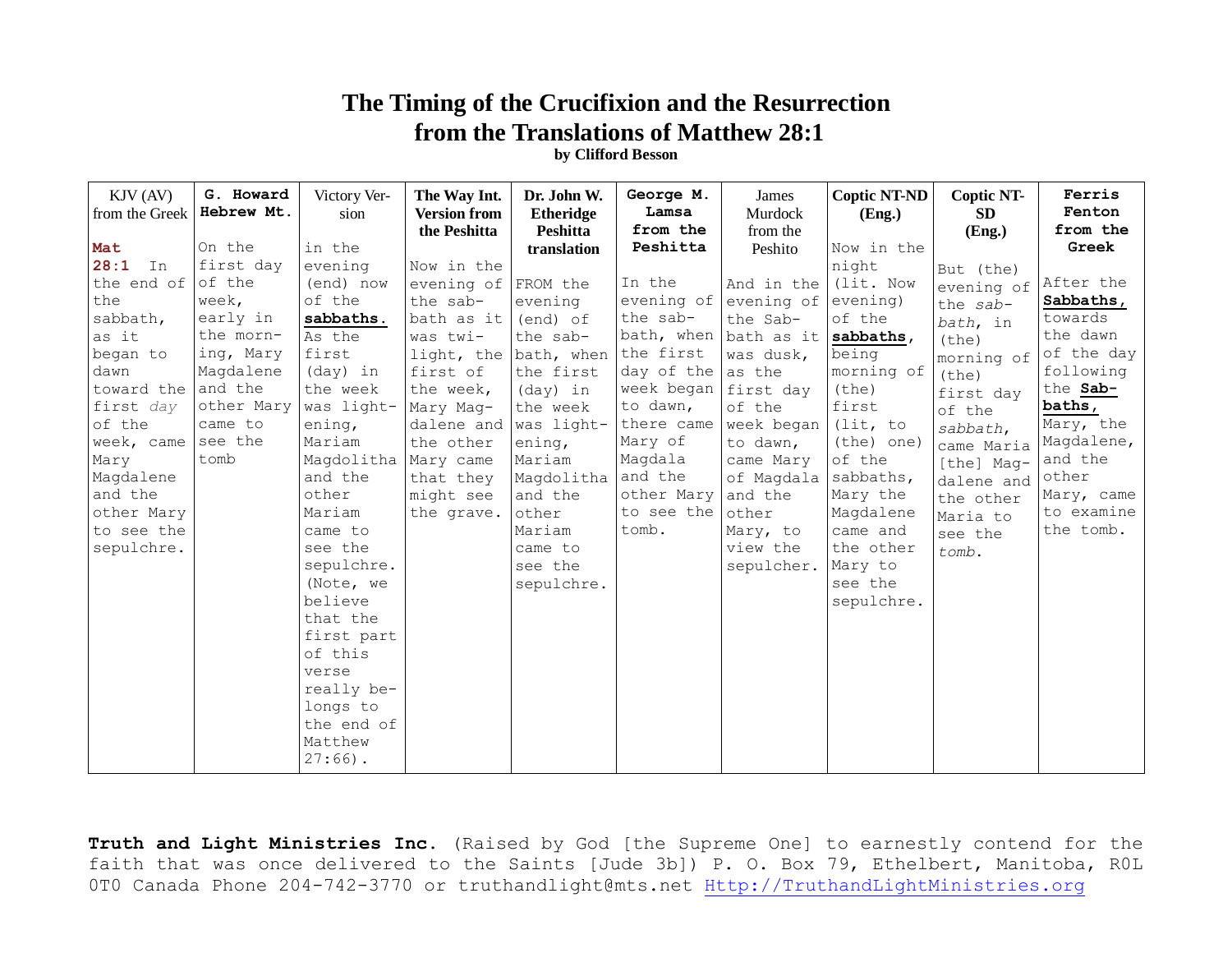## **Comments on Matthew 28:1**

by Clifford Besson

for<https://hermeneutics.stackexchange.com/questions/21961/>

sabbath-sabbaths-or-week-matthew-281

lation has "After the Sabbaths, plural Sabbaths] towards the Sabbaths, Mary, the Magdalene, examine the tomb."

Note (1) The Greek . . . is in the plural, "Sabbaths," which is retained. Readers should remember that all the seven days of the Paschal week were "Sabbaths" in the old Hebrew Kalendar.--F. F.

This fits in with what the *Gospel of Peter* verse 14 says:

Now it was the last day of the unleavened bread, and many were going forth, returning to their homes, as the feast was ended. But we, the twelve disciples of the Lord, wept and were grieved . . ..

In other words, Jesus was

The Ferris Fenton trans- under arrest and in an under-(1) [a note regarding the and was now and then going from a footnote: "aGk Sabbaths" [for dawn of the day following the He went to the last one, on and the other Mary, came to leavened bread, when he was ground prison dungeon for days prison to trial. Then finally, Friday, on the sixth day of uncrucified. Then he or his Earthly body rested in the tomb on the last Sabbath of that holy week of unleavened bread. Then he arose on Sunday morning, after having gone into Sheol during those days: Friday, Saturday, and Sunday that his Earthly body was wrapped up in his tomb.

> Here are some Bible versions that also have the word "Sabbaths": Literal Translation of the Bible (LITV), Concordant Literal NT (CLNT), the Coptic NT-Northern Dialect, English translation, the Victory Version from the Aramaic, Greek, and Coptic, and Young's Literal Translation

(YLT). Then *The Scriptures 2009* translation (TS2009) which has the first time it is mentioned and] "bGk. One of the sabbaths." [for the second one].

*The Treasury of Scriptural Knowledge* (TSK) note for this verse has

the end: The Hebrew word Schabbath from which our English word is derived, signifies rest, and is applied to all solemn festivals, equally with that one day of every week devoted to the worship of God; Eze 20:21, "they polluted my sabbaths." Three evangelists say, the transaction recorded in this verse [of 28:1], occurred upon the first day of the week, early in the morning, about sun-rising, and John says, while it was yet dark.

**Truth and Light Ministries Inc.** (Raised by God [the Supreme One] to earnestly contend for the faith that was once delivered to the Saints [Jude 3b]) P. O. Box 79, Ethelbert, Manitoba, R0L 0T0 Canada Phone 204-742-3770 or truthandlight@mts.net [Http://TruthandLightMinistries.org](http://truthandlightministries.org/)